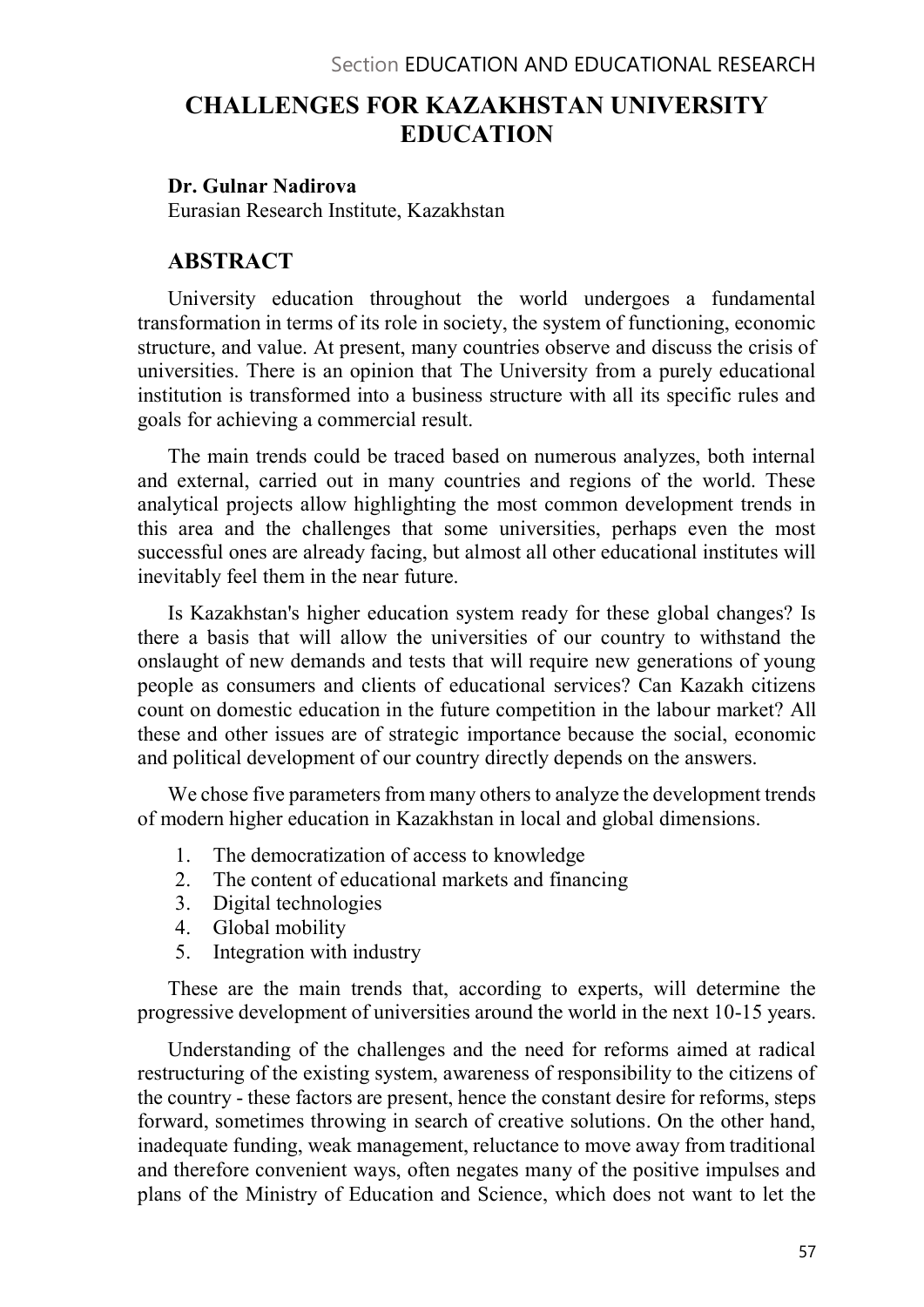### NORDSCI CONFERENCE

stirrups of power out of their hands, thus limiting the vital independence of universities in decision-making. However, there is still a hope for the survival of Kazakhstan universities in the new models.

### Keywords: Kazakhstan, education, development, university, reform

# INTRODUCTION

The university sector is crucial for any country. It is there that new ideas and knowledge are created, political and economic leaders and entrepreneurs of the future are brought up, opportunities are given for students of all social groups to raise their social status. However, at the turn of the 20th and 21st centuries, it became clear that the most successful universities would be those that would build new dynamic, modern and promising business models.

Is Kazakhstan's higher education system ready for these global changes? Is there a basis that will allow the universities of the country to withstand the onslaught of new demands and tests that will require new generations of young people as consumers and clients of educational services? Can Kazakh citizens count on domestic education in the future competition in the labour market? All these and other issues are of strategic importance because the social, economic and political development of the Republic of Kazakhstan (RK) directly depends on the answers.

# MATERIAL AND METHODS

The main trends are traced based on numerous analyzes, both internal and external, carried out in many countries and regions of the world. These analytical projects allow highlighting the most common development trends in this area and the challenges that some universities, perhaps even the most successful ones are already facing. We selected five parameters from many others to trace the development trends of modern higher education in global and local dimensions and compare, where possible, the situation of Kazakhstani universities and the education system as a whole.

# RESULTS AND DISCUSSION

### The democratization of access to knowledge

Increasing the availability of "knowledge" online and the massive expansion of access to university education in both developed and emerging markets represent a fundamental change in the role of universities as the creators and keepers of knowledge. Formerly, a modest part of the society in developed countries - 20-30% of secondary school leavers - and a very narrow stratum of society in developing countries, usually elites, have traditionally been able to access university education. Today, access expands in developed markets, and even to a greater extent in emerging markets. For example, the Chinese level of participation in education has increased more than threefold from 8.0% to 25.9% in the first decade of this century and is likely to double in the next 10-15 years [1]. The speed of coverage is rapidly growing in many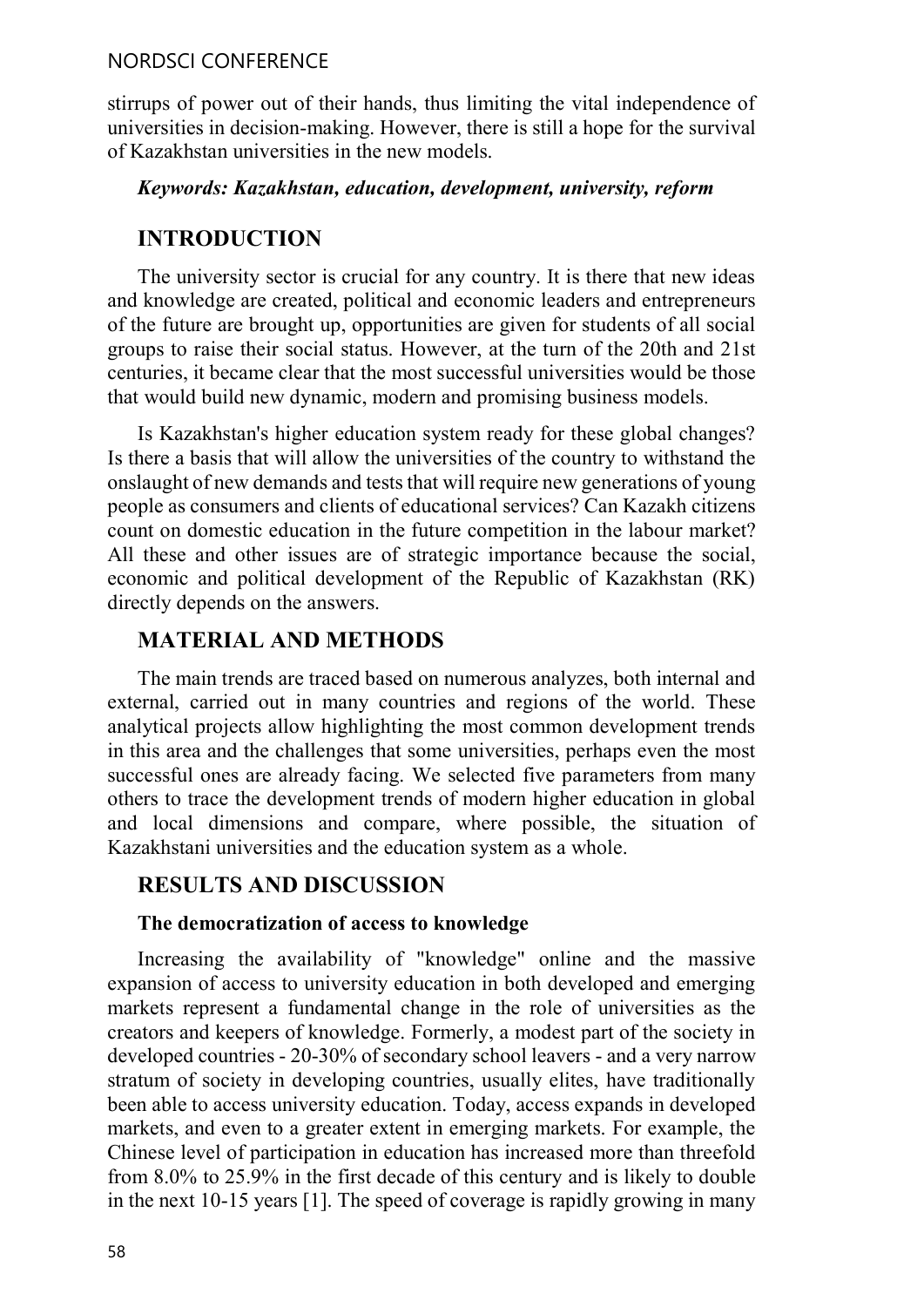### Section EDUCATION AND EDUCATIONAL RESEARCH

other countries and regions: Latin America, ASEAN, the Middle East and North Africa.

This expanded access will lead to a global "education revolution" on an unprecedented scale, the society's transformation by creating opportunities for millions of people improve their standard of living. For universities, this will lead to new approaches in teaching and learning, creating opportunities for entering new markets and new global partnerships, stimulating new tools for disseminating knowledge, and creating new sources of competition.

The higher education in Kazakhstan enjoys the high status among the young people and the number of students in different years after independence changed significantly, which was due to the opening of a large number of private universities. However, in general, gross enrollment in tertiary education of the population of typical age (18-22 years) in the last five years has decreased from 53.14% in 2011 to 51.14% in 2016. The contingent of higher education institutions declined from 629,507 students in 2011 to 496,209 in 2017. The decrease in this indicator is associated with a significant decrease in the contingent of the paid department (from 498,440 students in 2011 - to 263,005 in 2017, i.e. by 47%). Thus, there is a steady tendency to reduce the student body of Kazakhstan universities. The ratio of the number of students in public and private institutions is changing in favour of the latter. In 2011, the difference in the contingent of public and private universities was 0.4%, in 2017 - 7% [2]. However, a common understanding of access to higher education, as the possibility of admission to colleges and full-time education is no longer sufficient, especially in conditions of constant reform process of admission to higher education institutions in Kazakhstan, and in particular in light of recent changes in 2017. Availability problem includes financial issues, and the pool of potential students, including vulnerable groups, which should be in focus of social policy (students from low-income families, single parent and large families, orphans, the disabled) and the older people who wish to receive an additional or completely different education. Although the accessibility of education is affected by the mechanism of admission to universities.

According to the RK legislation, applicants are given the opportunity of entering the university at their own expense (charge), or by government order (grants). The right to receive a grant, except for citizens of Kazakhstan, is also provided to persons of the Kazakh nationality who are not RK citizens (repatriates) and permanently residing stateless persons. The legislation provides benefits in the form of quotas for certain categories of citizens.

Every year, secondary school graduates pass the Unified National Test (UNT), which was introduced in 2004. Since 2017, some changes were introduced again into the system. Graduates will pass separately examinations in schools (for obtaining a certificate of secondary education) and UNT, which will now serve as the test for admission to higher education institutions and accounted for in the allocation of government grants. In case of unsuccessful delivery, it will be possible to re-take UNT on a fee basis.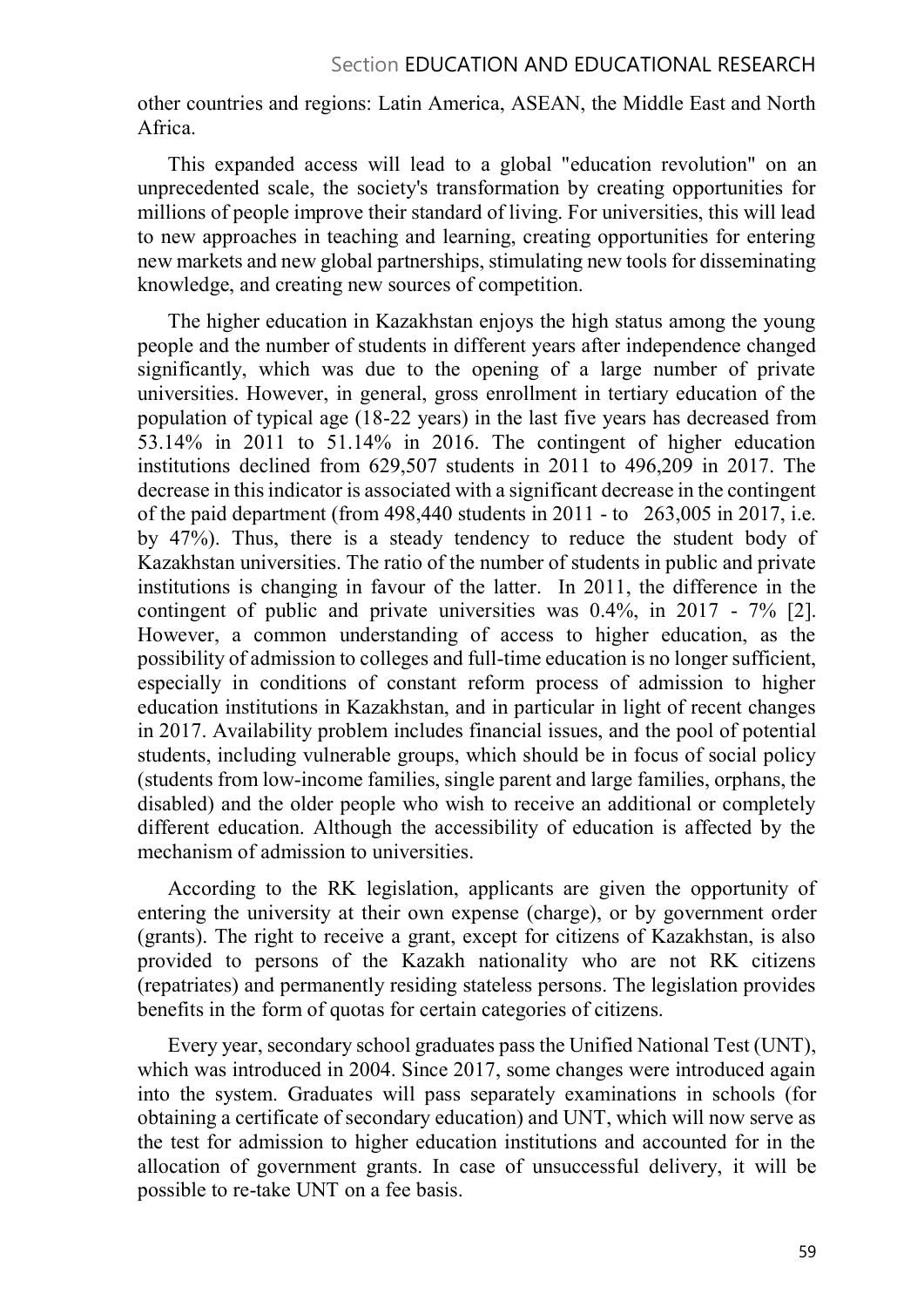#### The content of educational markets and financing

Governments around the world face challenges of budget financing of public universities, while there is increasing demand of students for education. Universities will have to compete in the race for students and simultaneously for state funds, like never before.

There are 122 HEIs in the country: 47 state universities, including 5 national ones, and 75 private universities. Financing higher education system in Kazakhstan is based on the diversification of funding sources. In the GDP structure, the costs for higher and postgraduate education are at the level of 0.3%. In financing higher and postgraduate education, the Ministry of Education and Science (MES) allocates funds in two ways: to improve their material and technical base (only for state universities) and through so-called public contracts (grants) for training specialists. MES sets the minimum grant size and their number. This type of funding is directed at higher education institutions and their purposeful use is strictly controlled. The volume of the state order for the training of personnel in the 2017-2018 academic year amounted to 38, 983 grants, a master's program  $-10,046$ , PhD  $-1,279$  (in the 2013-2014 academic year: bachelor's degree - 35,053 grants, magistracy - 6,959, PhD  $-$  520). In 2018, the average cost of an educational grant established by the government at the bachelor's level is 635,8 thousand tenge in national universities (about 1,644 euros) and 443,3 thousand tenge in other universities (about 1,147 euros) [3]. It should be noted that private universities have more freedom in matters of financing, improving the material and technical base.

Access to government grants is open to both public and private universities, which have passed the accreditation procedure. State educational institutions are also entitled to admit students on a fee basis - they are 40 to 50% of the revenue earned from paid educational services. In private universities, this share is from 70% - in some to 99% of income. The income level of research, innovation and other activities in universities is low. Since 2014 the state also allocates funds on the basis of program-target approach to the educational grant under the program "Serpin - 2050" to reduce unemployment in the southern regions and filling a shortage of personnel in the western, eastern and northern regions of the country for educational, technical and agricultural specialties. During the project implementation period from 2014 to 2016, 12,462 educational grants were allocated, including 9,212 - for training in higher education institutions and 3,250 - for training in vocational and technical schools. For the 2017-2018 academic year, another 5,000 grants were awarded. Nevertheless, it should be noted that the share of government spending on education from GDP in Kazakhstan has increased over the past two years insignificantly:  $2015 - 2,8\%$ ,  $2016 - 3,0\%$  [4]. The Incheon Declaration adopted at the World Education Forum in May 2015 by the Ministers of Education of 120 countries, which formulated the developmental concept of education for the next 15 years, recommends allocation for education of at least 4-6% of gross domestic product and / or at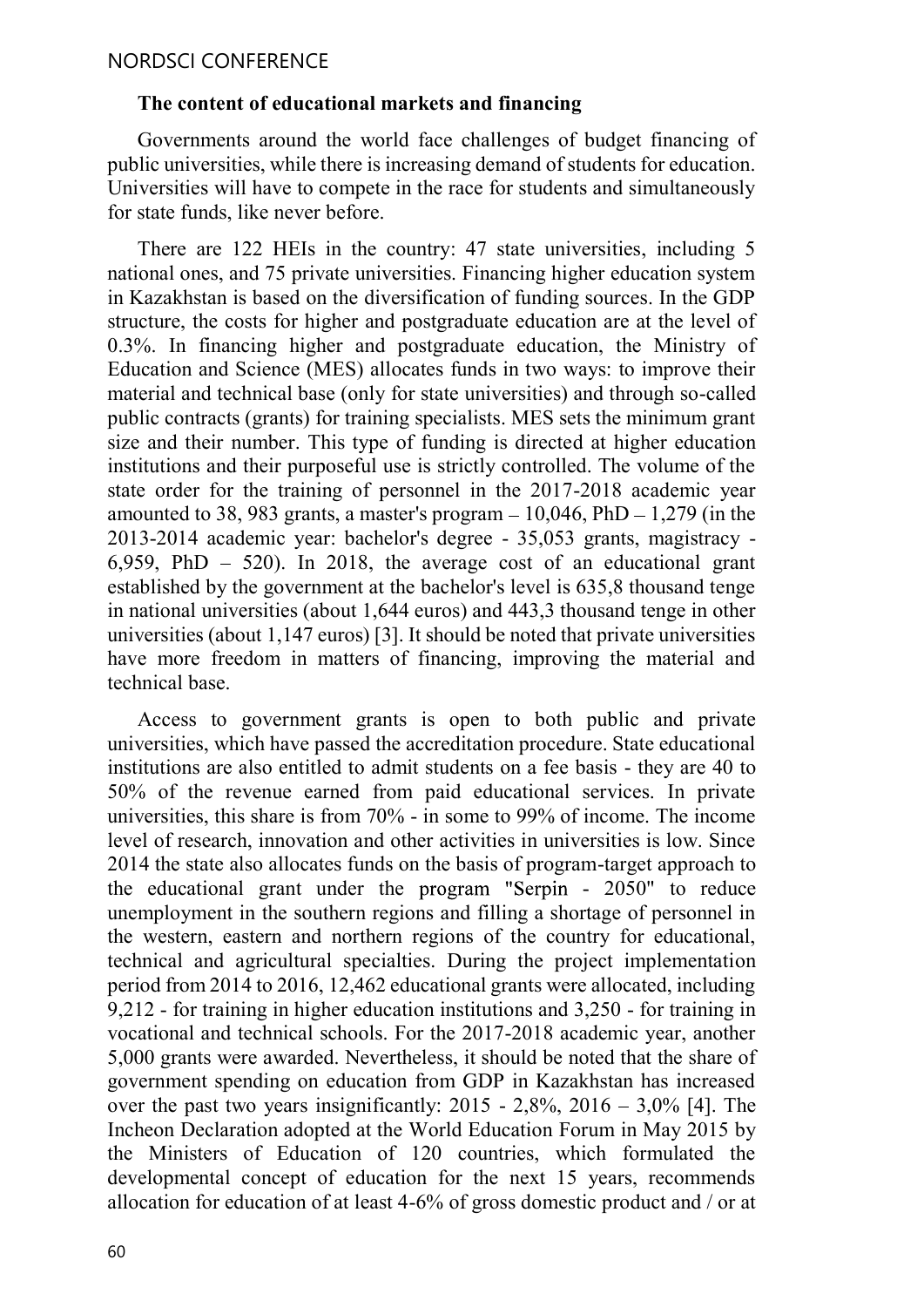least 15 -20% of total public expenditure [5]. It is clear that the lack of financing is one of the most serious obstacles in the successful development of the education system.

# Digital technologies

Digital technologies have found the widest application in the media, business, and many other industries. The same thing is happening in higher education. Campuses will remain, but digital technologies will transform the way of delivery of education and access to it. Online education as a form of introduction of new technologies has existed since the 1990s, but over the past few years, the rate of its use rapidly accelerated. The so-called Massive Open Online Courses (MOOCs) are an interesting example of finding new models. Some of these models create significant economic value. Cloud technology can offer administrators benefits in terms of cost savings, while in the classroom provide students with easier access to a wider range of educational resources. The best solution in the future will obviously be the combination of traditional universities with powerful online models and capabilities. For universities, innovation is a well-worn path. In Kazakhstan, there is an understanding that in today's world, digital technology plays an increasingly important role in the development. Nevertheless, today's students in Kazakhstan, as well as in other countries, are much ahead of some of their teachers in computer literacy. New generation that grew up in this digital world, prefer to access object information on the Internet, where it is more accessible and more relevant. Knowledge and technology becomes obsolete very quickly. The government has created the program "Digital Kazakhstan" in order to improve the quality of life through the progressive development of the digital ecosystem and the competitiveness of the economy of RK. The implementation of the Program will be held in four key areas: the development of a reliable, affordable, high-speed and secure digital infrastructure; the development of competencies and skills for the digital economy, the upgrading of digital literacy, ICT training specialists for industries; the widespread introduction of digital technologies to increase the competitiveness of various sectors of the economy; the formation of a "proactive digital government" [6].

It is important that among other dividends, a significant improvement in the quality of education is expected. In the educational process of certain universities distance, educational technologies are used for students in correspondence courses and people with disabilities, as well as for students who have left the country for exchange programs, academic internships, and academic mobility. MOOCs are implemented on the open platform OpenEdx. Since the 2014-2015 academic year, at the Al-Farabi Kazakh National University the Center for Distance Education began work on the creation of these courses, and now the MOOC-based platform operates on the Internet address http://open.kaznu.kz on the basis of the Open edX system. On October 1, 2015, the first open courses "Probability Theory" and "Physical Problems with Associate Professor V. Kashkarov" were launched, with about 250 and 500 listeners from different regions of Kazakhstan enrolled, respectively. The analysis of the data showed a great interest in these courses, which give an incentive for the university staff to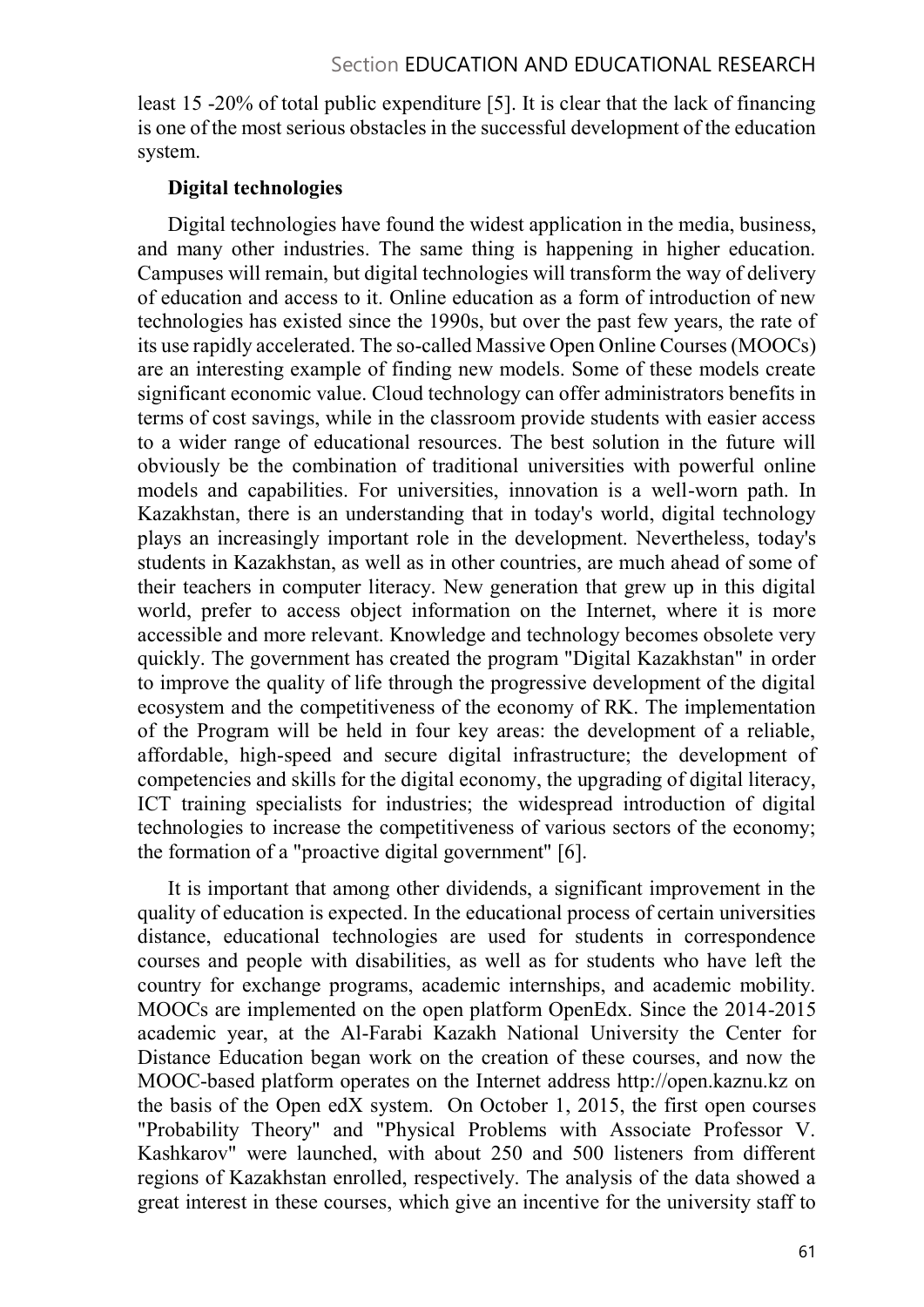### NORDSCI CONFERENCE

continue working in this direction. In connection with this, the question arose of the teachers' training, their acquaintance with the market of the MOOC and the process of their creation.

#### Global mobility

Student, academic, and university global mobility will grow. This factor not only strengthens competition but also creates opportunities for a much deeper international partnership and wider access to education of a high international level for talented youth.

In order to determine the national policy for the development of academic mobility, the MES approved the "Strategy for Academic Mobility in Kazakhstan 2012-2020" [7]. Among other documents regulating academic mobility and processes of internationalization there are «Rules of international cooperation for educational institutions", "Rules for the organization of the educational process in accordance with credit technology", "Rules for sending students for study abroad, including academic mobility", "The concept of academic mobility for the university in the Republic of Kazakhstan".

The presidential program "Bolashak scholarship" is an important source of financing outgoing mobility for citizens of Kazakhstan. For more than 20 years, 13,000 people have had the opportunity to study at the top 200 universities in the world. Other Academic Mobility programs are funded from the state budget, as well as alternative sources such as university funds, scholarships from partner universities, international grants, student selfsufficiency, etc. The MES annually allocates funds for outgoing credit mobility. Within the framework of the program over five years, more than 3 thousand Kazakhstani students were trained in the universities of Europe, the USA and South-East Asia for one semester in such priority areas as education, humanities and technical sciences and technology, agricultural sciences, veterinary science. MES also plans to increase the number of foreign students in RK 3.5 times, bringing their number to 50 thousand people in the next four years [8]. The largest share is from the CIS countries, as well as China, India, Mongolia. The main areas of study are engineering science and technology, health and social welfare (medicine) and social sciences, economics, and business.

With regard to the mobility of academic staff, in 2009 the Ministry of Education and Science began funding the "Invited Professorship" program so that universities could invite the most prominent experts in their fields to lecture, consult and collaborate in research. The grant covers accommodation, transportation costs, cost of living and fees. Since the beginning of the program, about 7,000 professors from Europe, the United States, Asia and Russia visited Kazakhstan and taught at universities. During this period, 209 joint research projects were launched and 86 units of educational, scientific and methodological literature were jointly published. The Erasmus  $+$  (E  $+$ ) program and its predecessors (Tempus and Erasmus Mundus) made a great contribution to strengthening ties between the universities of Kazakhstan and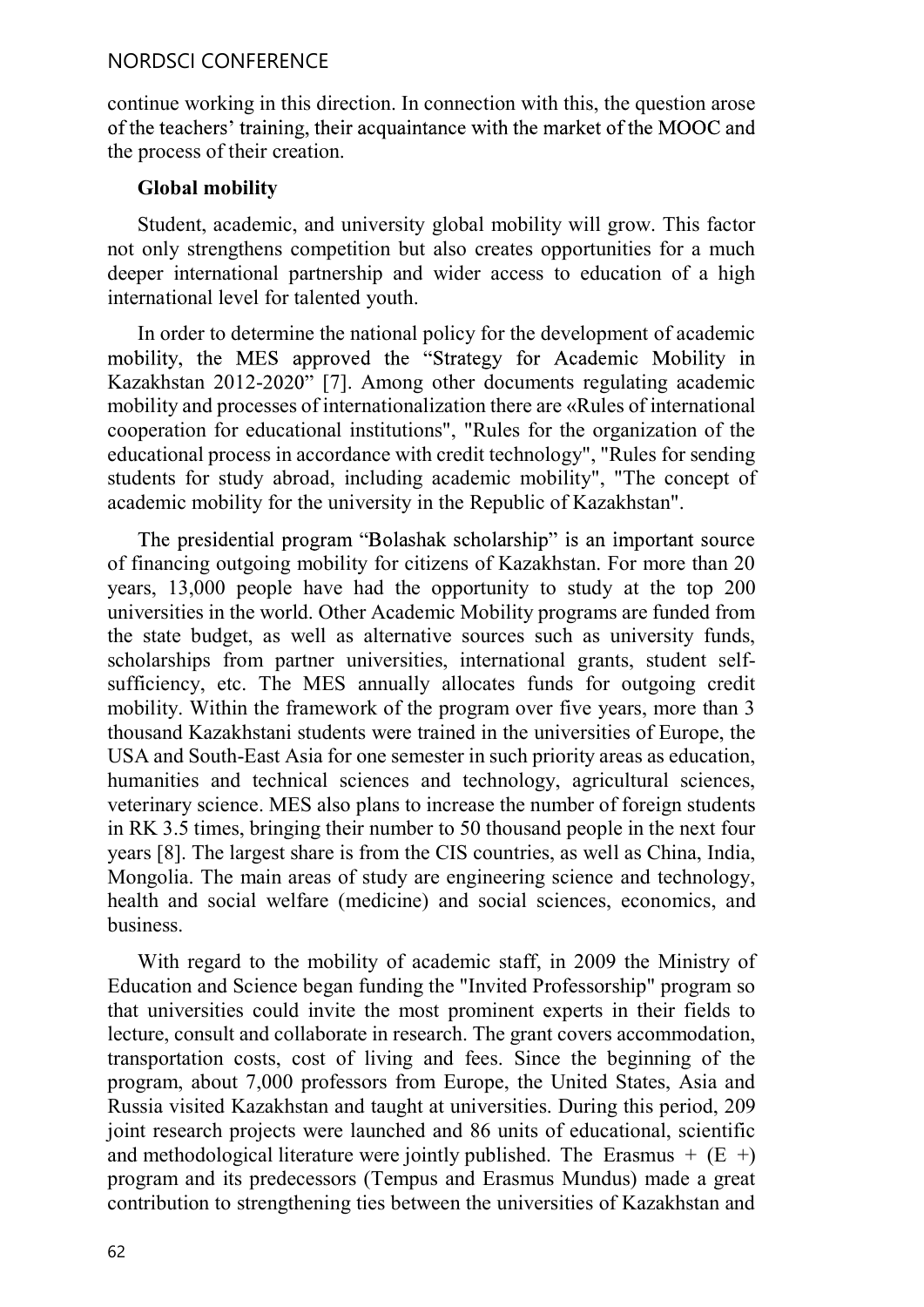### Section EDUCATION AND EDUCATIONAL RESEARCH

Europe. The participants were acquainted with the European experience in developing programs based on competencies, strengthening interaction with the world of work, improving management of universities. Within the framework of Erasmus Mundus, over 700 Kazakhstani students and teachers passed short-term training or received a master's degree and PhD in European universities. Evidence of interest and recognition of the significance of the  $E + Program's$  activities can be a large number of projects in which universities of Kazakhstan participate.

 The "Newton-Al-Farabi" partnership program was initiated in 2014 by the governments of Great Britain and Kazakhstan for a period of five years with a total budget of 20 million pounds sterling with parity financing of the two countries. The program aims to build scientific capacity, exchange personnel and establish joint research centers in six priority areas: Energy, Health and Welfare, Agricultural Technology, Disaster Recovery, Ecology and the Environment, Food and Water.

The University of the Shanghai Cooperation Organization (SCO) - an analogue of the system of the Single European Educational Space - functions as a network of already existing universities in the SCO member states. Such organizations as German Academic Exchange Service (DAAD), Mevlana, the Agency of Francophone Universities (AUF), as well as embassies, consulates and cultural centers of foreign countries, also contribute to the development of cooperation between Kazakhstan and foreign universities. In accordance with the National Strategy for the Development of Education, Kazakhstani universities are actively promoting international cooperation.

### Integration with industry

The higher education sector is changing and deepening its ties with the industry, which plays several roles: as a client and partner of higher education institutions and, as a competitor. For universities to survive and thrive, they will need to establish a much deeper relationship with the industry in the next decade. The scale and depth of training and internships, for example, will become an increasingly important source of competitive advantage for those universities with a partnership branch.

One of the most important functions of the higher education system in Kazakhstan is to produce graduates who meet the requirements of the economy. This involves a dialogue between the higher education sector and the organizations that employ graduates. This partnership is gradually improving. HEIs have databases on the employability of graduates to monitor their career paths, maintain liaison with former graduates and inform job-seeking graduates about vacancies. Regular communication is maintained with enterprises to obtain information on the need for specialists. However, there is still potential in the field of involving employers and professional associations in developing the core content of university courses, improving the teaching and learning process, influencing policies and planning. There are many examples of efficient bilateral cooperation between certain universities, enterprises, and employers' organizations - some have such agreements with more than 50 enterprises,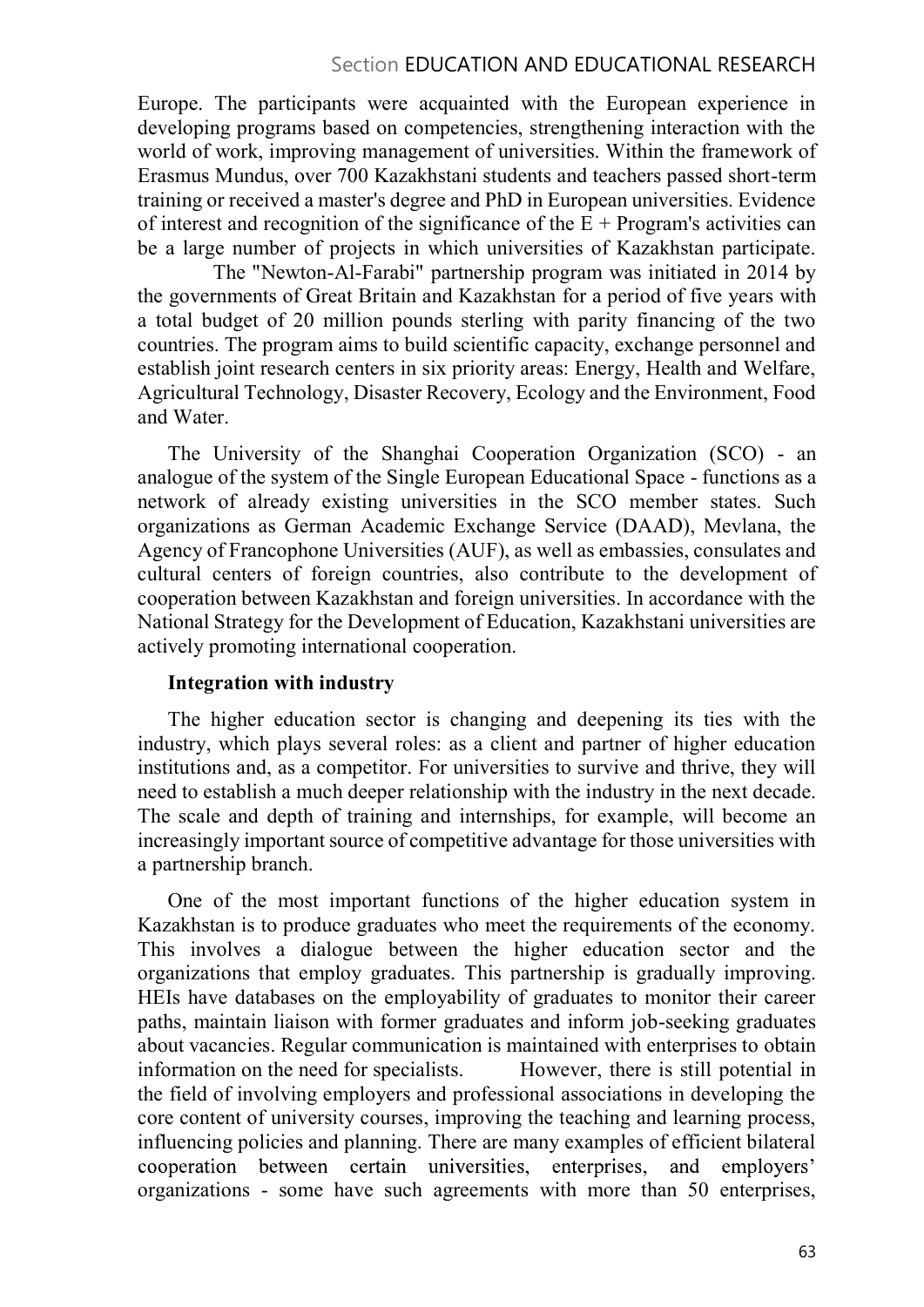### NORDSCI CONFERENCE

institutions, and organizations. Annually the state educational order for universities of labour-deficit regions is provided for the training of cadres from the youth of labour-surplus regions with their subsequent employment in the place of training. Measures will be taken to coordinate the actions of the interested state and local executive bodies in ensuring the employability of graduates in some places, including in rural areas, taking into account labour market needs.

A number of steps are planned:

- development of educational programs focused on the results of training and giving the trainees competences, corresponding to the expectations of employers, including together with foreign partner universities and scientific centres:
- strengthening and expanding ties with employers on the employment of  $\bullet$ graduates in conjunction with state and local executive bodies;
- conducting information campaigns on the preparation of competent personnel.

Unfortunately, we have to admit that the employers have no formal involvement in the higher education quality assurance system or in assessment. Research links between HEIs and employers are not well developed either.

These are the main trends that, according to experts, will determine the progressive development of universities around the world in the next 10-15 years.

# **CONCLUSION**

The amount of these changes will lead to significant differences in the higher education industry in the world and, as we expect, in Kazakhstan as well. It is obvious that Kazakhstani universities should be ready for the following challenges:

- As competition in the educational services market of Kazakhstan increases, universities will be forced to create new, more compact business models. It may not be the best model, but the most urgent today.
- Universities will have to work increasingly as a knowledge-selling  $\bullet$ corporation. Today, universities should pay much more attention to branding and marketing than they did in previous years. In recent years, branding, marketing, and recruitment in higher education have shifted towards online and digital strategies.
- It may be necessary for Kazakhstani universities to consider whether  $\bullet$ they will be able to continue to maintain a competitive position domestically and internationally - in a wide range of programs or will be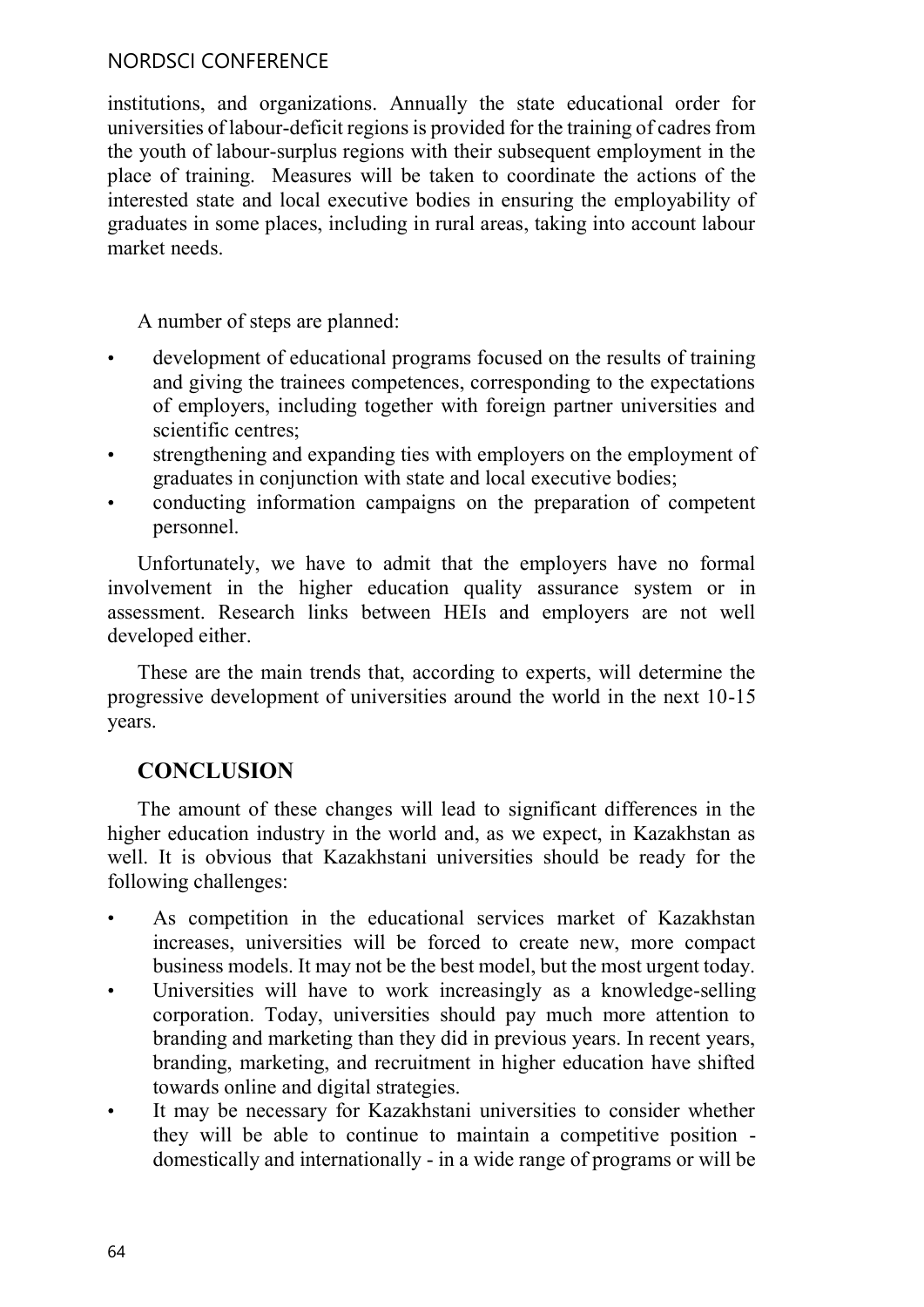more advantageous concentrate resources on a smaller spectrum of programs.

- Kazakhstani universities did not set the task of developing a clear  $\bullet$ strategy and implementation around targeted student segments and their specific needs and preferences. However, it is obvious that eventually, this issue will become relevant in their strategy. Today, most universities, at best, rely on graduates of schools. Universities that do not become more focused on different segments will be exposed to competitors with targeted students' offers.
- Channels for entering the market universities will be necessary to rethink the role of digital channels and third-party partnerships in recruiting students and providing training and research programs.

Thus, it is possible to answer questions about the readiness of the system of university education in Kazakhstan, put at the beginning of the article, - yes and no. Understanding of the challenges and the need for reforms aimed at a radical restructuring of the existing system, awareness of responsibility to the citizens of the country - these factors are present, hence the constant desire for reforms, steps forward, sometimes throwing in search of creative solutions. On the other hand, inadequate funding, weak management, reluctance to move away from traditional and therefore convenient ways, often negates many of the positive impulses and plans of the Ministry of Education and Science, which does not want to let the stirrups of power out of their hands, thus limiting the vital independence of universities in decision-making. However, there is still a hope for the survival of Kazakhstan universities in the new models.

# **REFERENCES**

[1] China's National Plan for the Reform and Development of Secondary and Long-Term Education (2010 - 2020), Ministry of Education of China. Retrieved from www.moe.gov.cn

[2] The Ministry of National Economy, the Committee on Statistics. Retrieved from http://stat.gov.kz/getImg?id=ESTAT094372

[3] The government has determined the cost of studying in universities of Kazakhstan for 3 years in advance. Retrieved from https://www.nur.kz/1728632 pravitelstvo-opredelilo-stoimost-uceby-v-vuzah-kazahstana-na-3-godavpered.html

[4] World Data Atlas. Retrieved from https://knoema.com/atlas/Kazakhstan/topics/Education/Expenditures-on-Education/Public-spending-on-education-as-a-share-of-GDP

[5] Education 2030: Incheon Declaration and Framework for Action. Retrieved from unesdoc.unesco.org/images/0024/002456/245656R.pdf

[6] Zerde. Retrieved from http://www.zerde.gov.kz/activity/managementprograms/digital-kazakhstan/

[7] Ministry of Education and Science of the Republic of Kazakhstan, Strategy for Academic Mobility in Kazakhstan 2012-2020. Retrieved from www.erasmusplus.kz/attachments/article/156/strategia-acad-mob-2020.doc